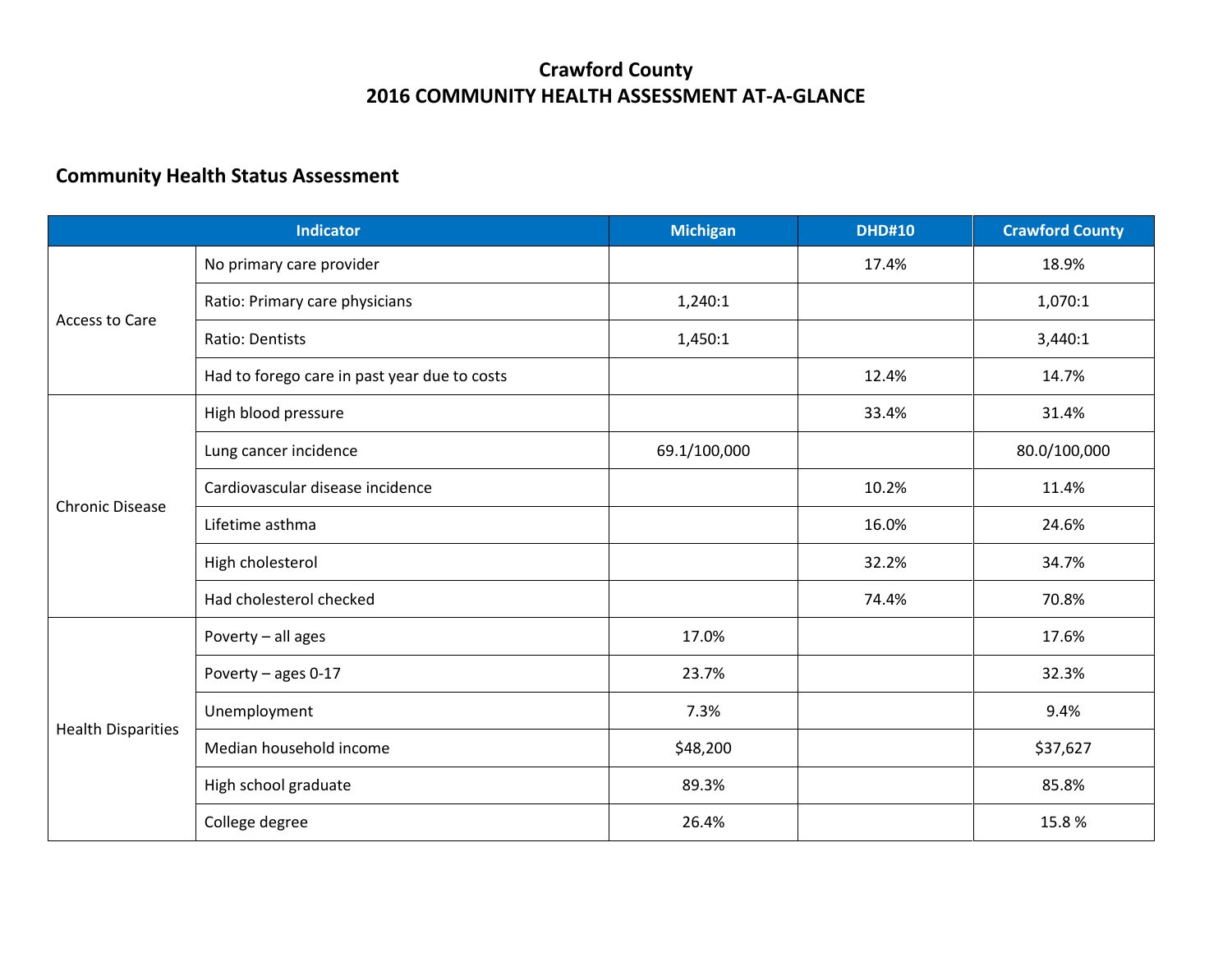| <b>Healthy Lifestyles</b> | Adult overweight and obesity               |       | 66.1% | 68.2% |
|---------------------------|--------------------------------------------|-------|-------|-------|
|                           | No leisure time physical activity          |       | 32.6% | 27.1% |
|                           | Inadequate fruit and vegetable consumption |       | 83.3% | 85.7% |
| Maternal / Child          | Smoked during pregnancy                    | 18.3% |       | 41.7% |
|                           | Low birthweight                            | 8.4%  |       | 9.2%  |
|                           | Weight gain while pregnant was excessive   | 46.4% |       | 54.2% |
| <b>Mental Health</b>      | Poor mental health in past 14 days         |       | 12.1% | 18.2% |
|                           | Ratio: Mental health providers             | 450:1 |       | 920:1 |
| Substance Abuse           | Heavy drinker                              |       | 7.7%  | 14.9% |
|                           | Binge drinking                             |       | 16.0% | 23.4% |
| Tobacco                   | Smoking - adults                           |       | 29.1% | 40.7% |

Sources: District Health Department #10, US Census Bureau, Michigan Department of Health and Human Services, County Health Rankings.

| <b>QUESTION</b>                                                        | <b>Crawford</b><br>$N = 362$                                                                                                                                                                                                                                                     |
|------------------------------------------------------------------------|----------------------------------------------------------------------------------------------------------------------------------------------------------------------------------------------------------------------------------------------------------------------------------|
| What are the most important factors<br>needed for a healthy community? | 71.1% Access to health care, including primary care, specialty care, behavioral health services, and<br>dental care<br>50.0% Good jobs and healthy economy<br>41.9% Access to affordable healthy foods<br>29.7% Good schools/high value on education<br>21.1% Affordable housing |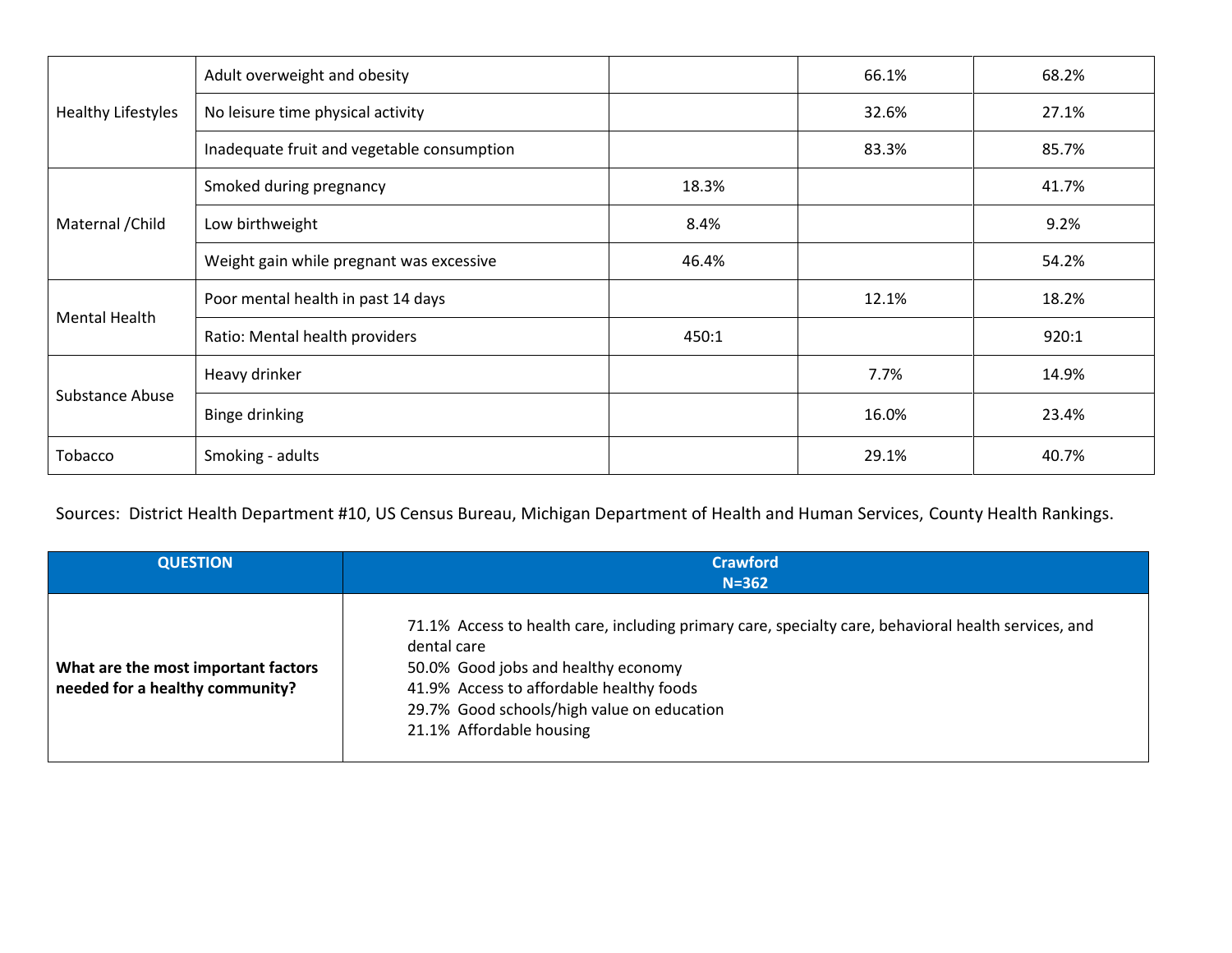| 45.8% Substance abuse (alcohol, illegal drugs, prescription drugs)<br>What are the most important<br>36.0% Overweight and obesity<br>community health problems in the<br>30.5% Chronic diseases (heart disease, cancer, diabetes, COPD, stroke)<br>county you live in?<br>25.1% Aging problems (arthritis, hearing loss, vision loss)<br>24.0% Lack of access to primary care, specialty care, behavioral health services, or dental care |  |
|-------------------------------------------------------------------------------------------------------------------------------------------------------------------------------------------------------------------------------------------------------------------------------------------------------------------------------------------------------------------------------------------------------------------------------------------|--|
|-------------------------------------------------------------------------------------------------------------------------------------------------------------------------------------------------------------------------------------------------------------------------------------------------------------------------------------------------------------------------------------------------------------------------------------------|--|

| <b>QUESTION</b>                                                                                                                                            | <b>ADULTS</b>                                                                                                                                                                   | <b>OLDER ADULTS</b>                                                                                                                                                                                                                                                       | <b>CHILDREN</b>                                                                                                                                                                                                                                                            |
|------------------------------------------------------------------------------------------------------------------------------------------------------------|---------------------------------------------------------------------------------------------------------------------------------------------------------------------------------|---------------------------------------------------------------------------------------------------------------------------------------------------------------------------------------------------------------------------------------------------------------------------|----------------------------------------------------------------------------------------------------------------------------------------------------------------------------------------------------------------------------------------------------------------------------|
| What are the problems<br>adults, older adults, and<br>children in your family<br>have in getting health care<br>services?                                  | Insurance has high deductibles<br>and/or copays<br>Can't afford visits to doctor, clinic<br>hospital<br>Health insurance coverage is limited<br>Insurance does not cover dental | Insurance coverage is limited<br>$\bullet$<br>Insurance has high deductibles<br>and/or copays<br>Insurance does not cover dental<br>$\bullet$<br>Cannot afford visits to doctor, clinic,<br>$\bullet$<br>hospital<br>Insurance does not cover<br>$\bullet$<br>medications | Insurance has high deductible<br>$\bullet$<br>and/or co-pays<br>ER waiting times<br>$\bullet$<br>Health Insurance coverage is limited<br>$\bullet$<br>Finding a behavioral health provider<br>$\bullet$<br>Can't afford visits to doctor, clinic,<br>$\bullet$<br>hospital |
| <b>QUESTION</b>                                                                                                                                            | <b>SELF</b>                                                                                                                                                                     | <b>IMMEDIATE FAMILY</b>                                                                                                                                                                                                                                                   |                                                                                                                                                                                                                                                                            |
| Have you or any member<br>of your immediate family<br>ever been told by a doctor<br>or other health<br>professional that you have<br>any of the following? | Obesity/overweight<br><b>Arthritis</b><br>$\bullet$<br>High Blood Pressure<br>High cholesterol<br>Diabetes/prediabetes                                                          | High blood pressure<br>Obesity/overweight<br>High cholesterol<br>Arthritis<br>$\bullet$<br>Diabetes/prediabetes<br>$\bullet$                                                                                                                                              |                                                                                                                                                                                                                                                                            |